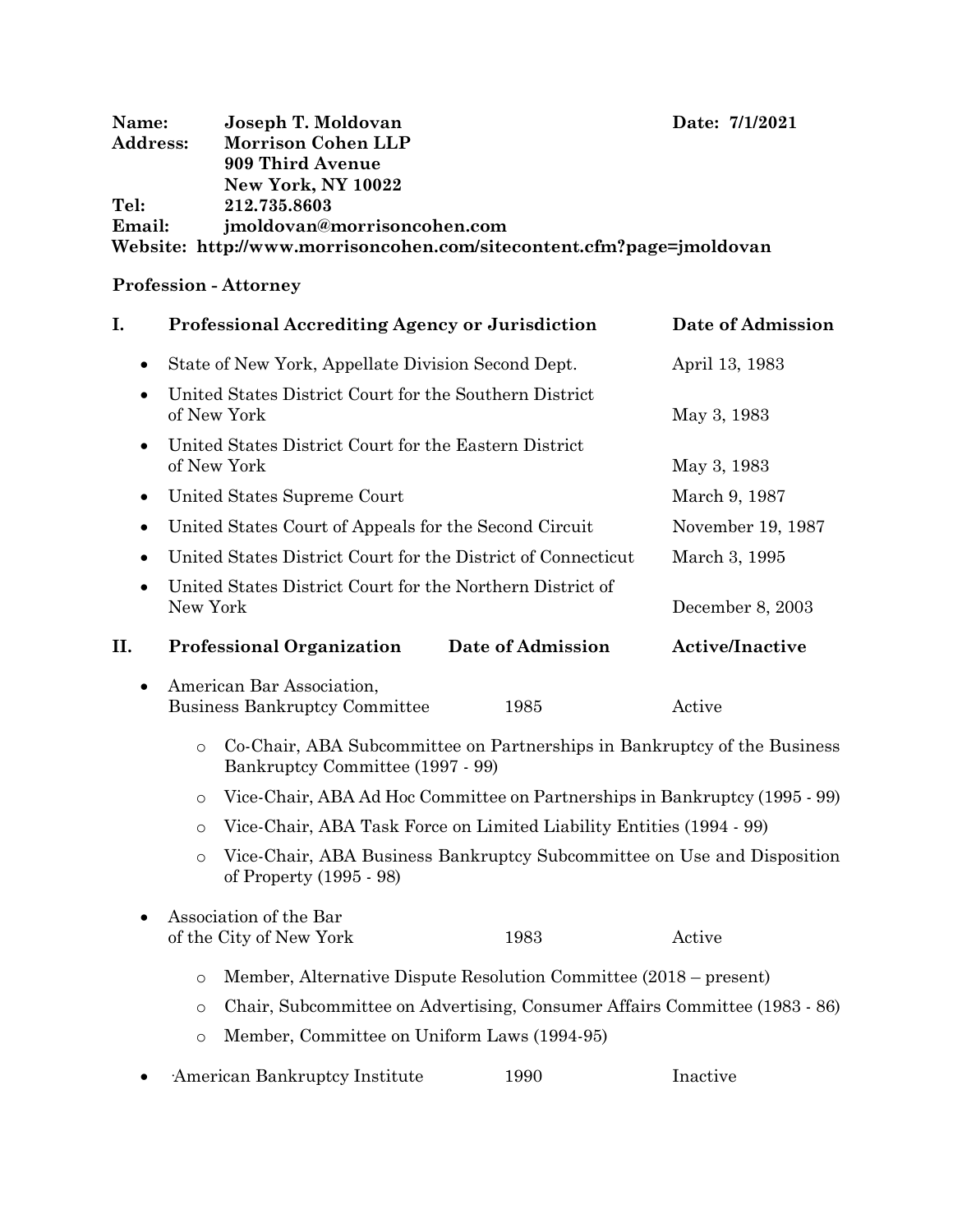# **III. General professional experience:**

Chair of the Business Solutions, Restructuring & Governance Practice at Morrison Cohen. Co-Chair Alternative Dispute Resolution Practice Group.

Bankruptcy and restructuring attorney since 1982 with substantial general commercial and real estate litigation background and experience. Actively engaged in mediation of commercial disputes since 2003.

Have conducted numerous trials, evidentiary proceedings, arguments, and contested matters in bankruptcy and state courts.

Leads a team consisting of veteran bankruptcy, corporate, finance, litigation, benefits, and tax professionals in a multidisciplinary approach to a national bankruptcy practice.

For over three decades, has been regularly representing debtors, committees, creditors, shareholders, trustees, and financial institutions on all levels of the capital structure in all transactional and litigation aspects of bankruptcy cases, prepackaged Chapter 11 cases, Subchapter V Cases, Section 363 sales, out-of-court restructurings, workouts, and buyouts in jurisdictions throughout the United States. Serves as counsel in senior loan facilities, debtorin-possession financings, second lien financings, and mezzanine debt loans on both the lender and company side. Counsels buyers and sellers of financially distressed assets and provides strategic advice on business opportunities, the bankruptcy implications of transactions, and transaction or enterprise structuring and financing in connection with traditional corporate and real estate matters and unusual situations such as Broadway theatrical productions.

Involved in numerous real estate restructuring, litigation, and insolvency matters on behalf of real estate lenders, special servicers, developers, and investors, as well as commercial landlords and tenants.

Advises boards of directors, special committees, audit committees, compensation committees, independent directors, chief executive officers, company founders, and other members of senior management with respect to their duties and obligations to, and exposures in connection with, financially troubled companies or acquisition targets, and in connection with securities transactions, SEC investigations, and related regulatory matters.

Serves as a mediator or neutral on the panels of mediators and neutrals for several federal courts and the Commercial Division of the New York State Supreme Court, New York County and has been engaged as a private mediator for parties in complex securitization litigation involving RMBS, construction, and mortgage or loan foreclosures, as well as a court appointed mediator for commercial, contractual, and mortgage securitization disputes in bankruptcy cases.

Former member of law firm Executive and Compensation

*Committees. Practice Areas*:

- Business Solutions, Restructuring & Governance
- Bankruptcy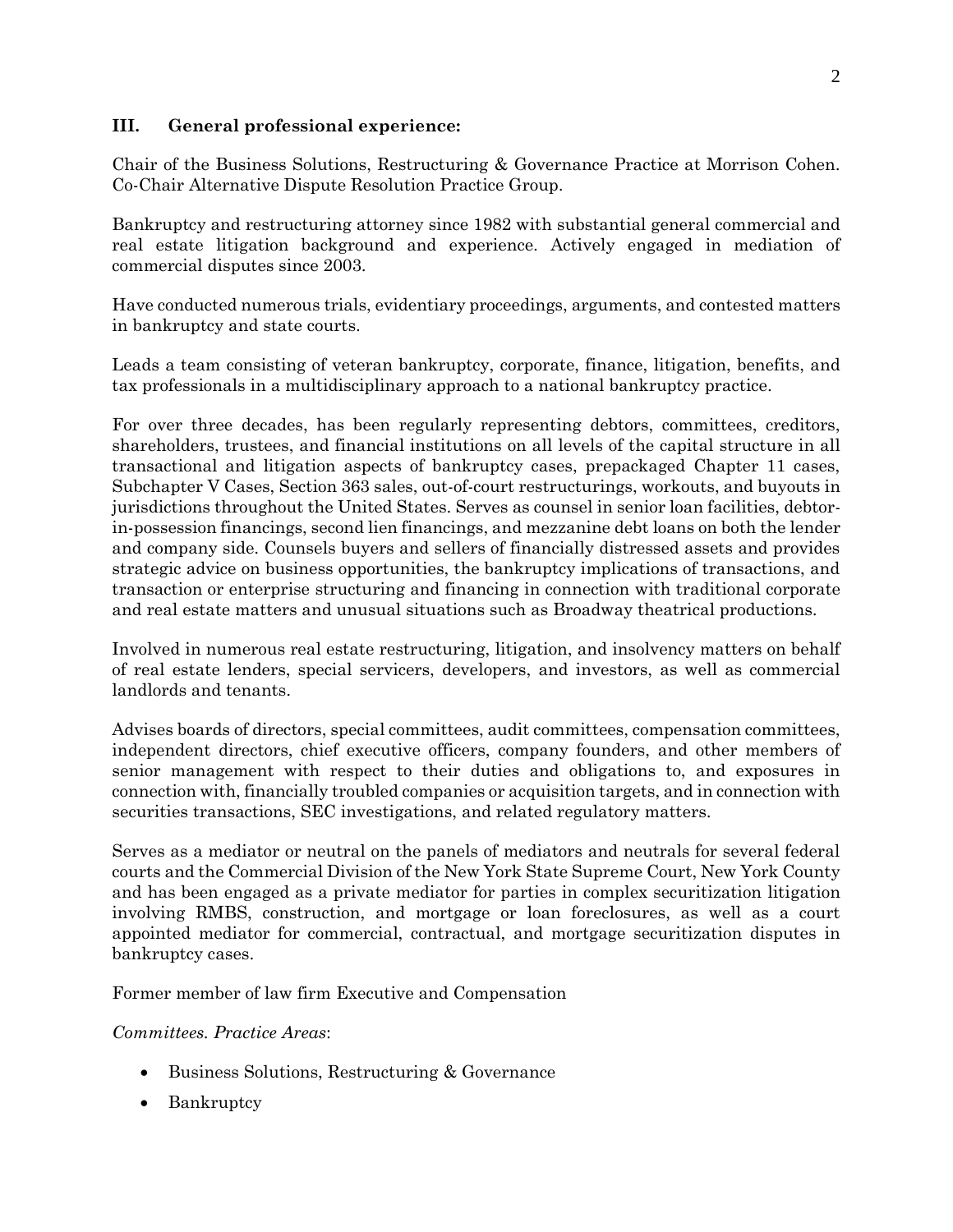- Business Litigation
	- o Financial Services Litigation
	- o Securities Litigation
- Corporate
	- o Commercial Lending & Finance
	- o Corporate Governance
- Real Estate
	- o Hospitality
	- o Real Estate Loan Work-Outs, Restructurings & Foreclosures, litigation
- Alternative Dispute Resolution

## **IV. General pertinent mediation experience:**

- Mediator, Panel of Neutrals of the Alternative Dispute Resolution Program of the Commercial Division of the Supreme Court of the State of New York, County of New York. Have mediated a wide variety of commercial cases including breach of contract, construction, and employment.
- Mediator, Mediation Panel For Indemnification Claims of Lehman Brothers Holdings Inc. and Affiliated Debtors against Mortgage Loan Sellers, appointed pursuant to Court order in Lehman Brothers Holdings Inc., et. al. Chapter 11 Case No. 08-13555 (SCC) United States Bankruptcy Court for the Southern District of New York. Mediations involving representation and warranty claims in residential backed mortgage securities matters where Lehman is the plaintiff and various banks and other financial institutions are defendants.
- Mediator, Register of Mediators of the United States Bankruptcy Court for the Southern District of New York. Selected by parties in bankruptcy cases and then appointed by Court order to mediate various matters including adversary proceedings and discharge issues.
- Mediator, Register of Mediators of the United States Bankruptcy Court for Eastern District of New York.
- Mediator, Mediation Panel of The Bankruptcy Court for the District of Delaware.
- Selected by parties for private mediation to mediate complex securitization dispute arising from the sale of mortgaged back securities in an action in the United States District Court for the District of Colorado.
- As debtor's or committee's counsel for over 30 years in complex in and out of court corporate restructurings, have been responsible for leading settlement negotiations of debtor/creditor and intercreditor disputes.
- Have participated as counsel to parties in numerous court-directed and voluntary mediations of commercial disputes

## **V. Mediation training:**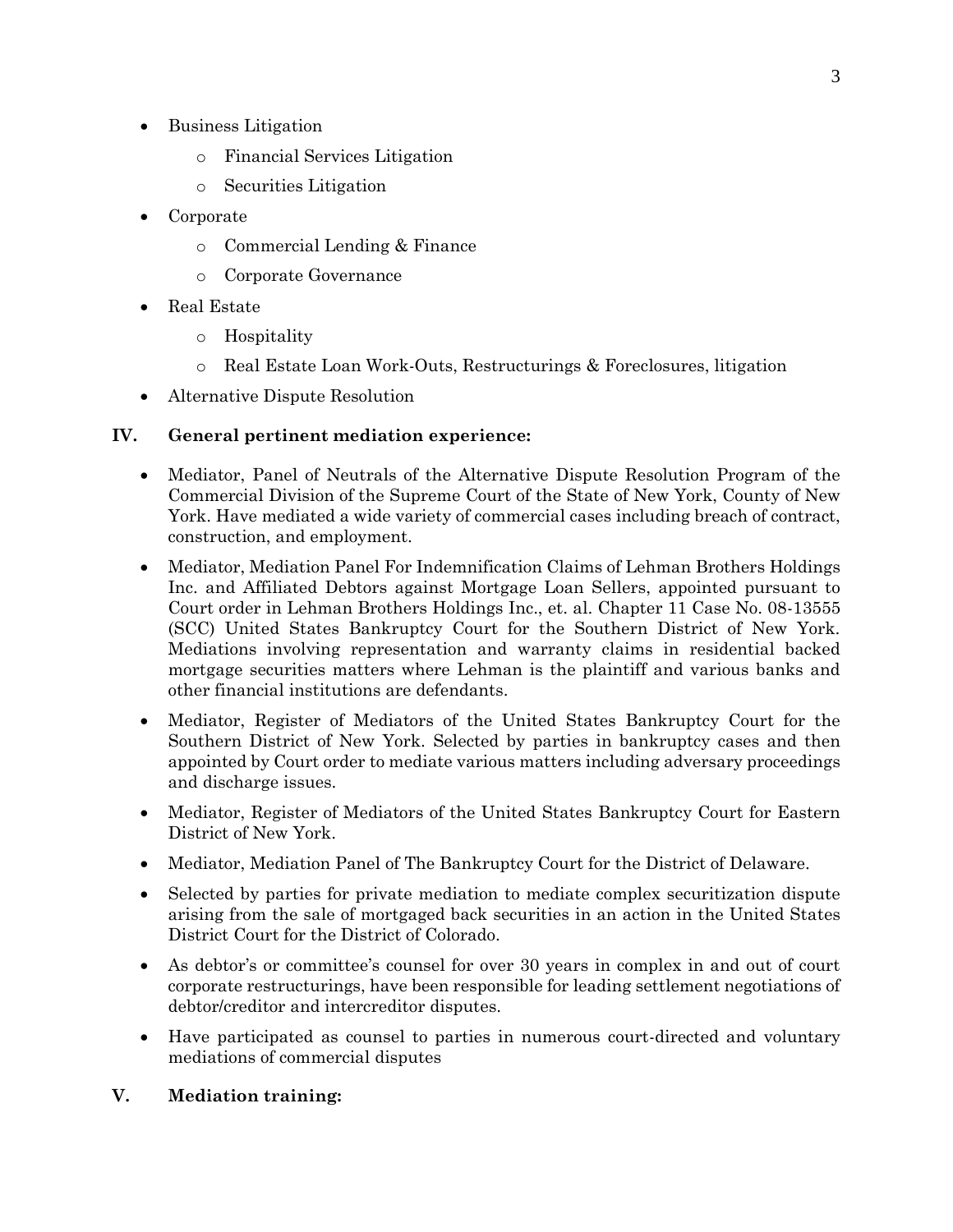- Advanced Commercial Mediation Training, Association of the Bar of the City of New York, Faculty: Dina Jansenson and Hon. Kathleen A. Roberts; 2015; Approved under Part 146 by the New York State Unified Court System's Office of ADR Programs, June 2015. 24 hours
- Institute for Conflict Management. Mediation training and certification course sponsored by Unites State Bankruptcy Court -SDNY, 1994. 40 hours

# **VI. Pertinent bankruptcy training:**

Representative experience at Morrison Cohen LLP, as Chair of the Bankruptcy & Restructuring Practice since 2002.

- Global Automotive Systems, LLC, a leading manufacturer and of complex metal assemblies and products, in its contested sale to Advanced Vehicle Assemblies, an affiliate financier Lynn Tilton.
- Furla (U.S.A.) Inc. in the successful reorganization of its U.S. business under Subchapter V of the Bankruptcy Code.
- Ad Hoc Committee of Consignment Vendors and apparel and jewelry consignors in Neiman Marcus and Sears bankruptcies - Successfully protected consignor rights.
- Production Resource Group as the plan sponsor and in the VER Technologies Chapter 11 in Delaware
- The Independent Directors of Residential Capital, LLC, formally a leading originator of residential mortgage loans and, together with their non-Debtor affiliates, the fifth largest servicer of residential mortgage loans in the United States
- DIP Lender in ESML Holdings, Inc., a company developing a fully integrated, 7 million tonnes per annum capacity iron ore pellet production facility
- Debtor in Phoenix Brands, LLC, a nationally recognized laundry and fabric care company
- Selected as Liquidating Trustee of Phoenix Brands Liquidating Trust
- DIP Lender in Lafayette Yards, hotel and conference center
- Littlejohn Capital, LLC in connection with its acquisition out of bankruptcy of ArmorWorks Enterprises, LLC, a developer and provider of vehicle and aircraft armor systems, body armor and other protection products and systems to the aerospace and defense markets
- Lenders, landlords, and investors on various levels of the capital stack in connection with numerous real estate related restructurings of commercial office towers, hotels, shopping centers, commercial and residential property portfolios, and mixed use developments
- The producers of a major Broadway production, as outside general counsel, and in numerous transactions, including a restructuring, debt and equity financings, and ongoing production matters
- Investors in the Madoff Ponzi Scheme as well as other financial fraud cases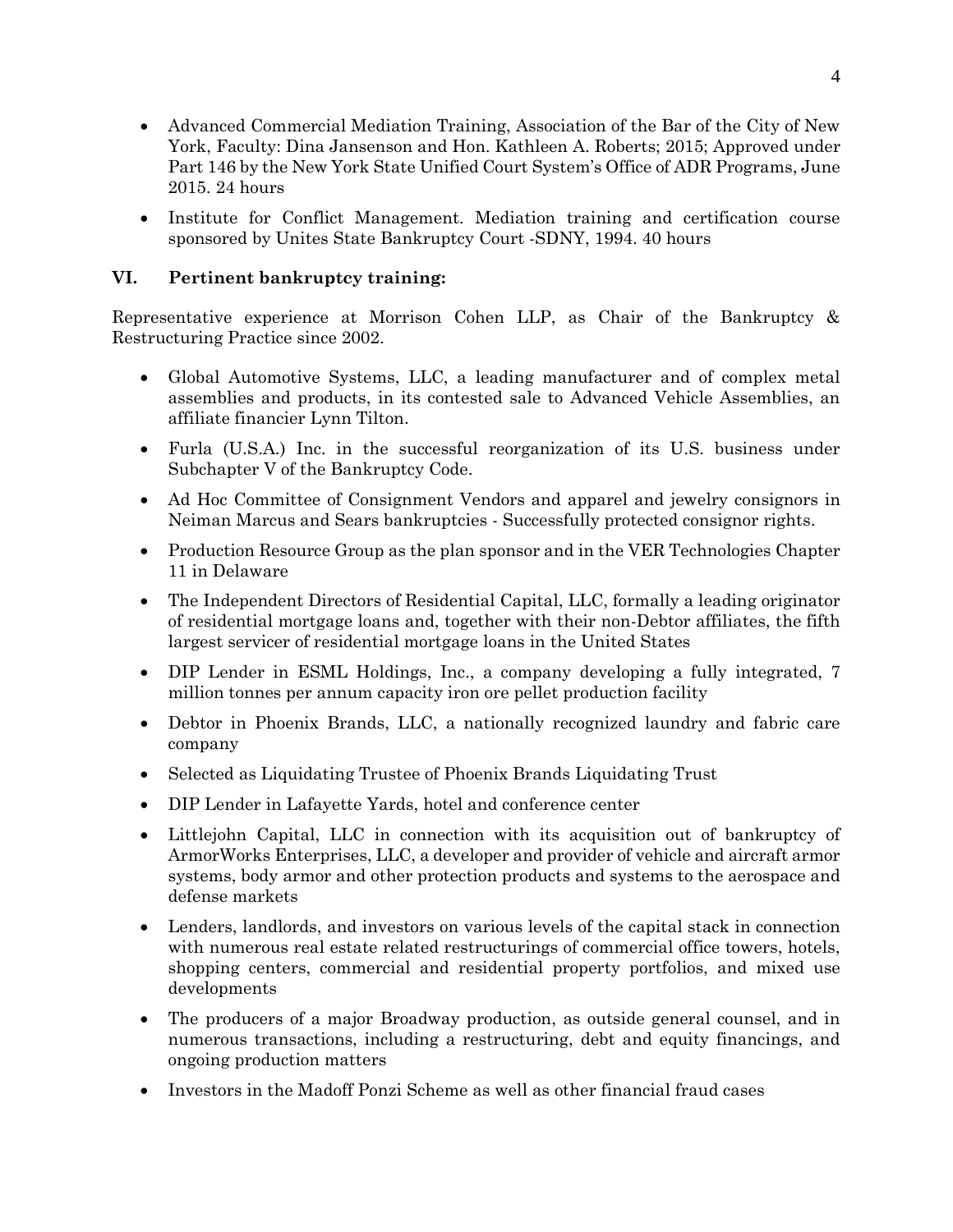- Former employees in the Lehman Brothers and MF Global chapter 11 cases
- HSBC as indenture trustee in the General Growth and Primus Telecommunications chapter 11 cases
- WellPoint and its subsidiary, Empire HealthChoice Assurance, Inc., d/b/a Empire Blue Cross and Blue Shield in the Chemtura, Delphi, Circuit City, Steve & Barry's, American Home Mortgages, St. Vincent's, Episcopal Health, and Magellan Healthcare chapter 11 cases
- Retail tenants including Liz Claiborne, American Girl, and Lucky Brand Jeans in the General Growth chapter 11
- Ventilex BV as secured lender, DIP lender, and ultimate acquirer of Ventilex Inc. in chapter 11
- Praesidian Capital as secured lender, DIP lender, and ultimate acquirer of Club Ventures - David Barton Gyms in chapter 11
- AEA Investors in connection with numerous mezzanine and first lien loans and restructurings
- Equity Security Holders' Committee in Point Blank Solutions
- Wilmington Trust as Indenture Trustee in NRG Energy chapter 11 case and with respect to HealthSouth
- CIFC as secured lender in the Black Diamond Mining, Buffets, JHT, LandSource chapter 11 cases
- Littlejohn Fund II as secured lender, DIP lender, and ultimate acquirer of PSC Scanning in chapter 11, a developer and manufacturer of bar code based scanning devices
- Blue Cross Blue Shield of Michigan in the bankruptcies of General Motors and Chrysler
- Western World Insurance in the Twinlab, and Delaco bankruptcy cases
- Vanco Direct in its 363 acquisition of Universal Access Global Holdings, Inc., providers of regulated telecommunications services
- Universal Lighting in its 363 acquisition of Energy Savings, Inc., a manufacturer of lighting products
- The Chair of the Creditors Committees in Bayou and Silicon Graphics chapter 11 cases
- Bondholders in the Kaiser Aluminum chapter 11 case
	- o Financial institutions, property owners, or creditors in the chapter 11 cases of Adelphia, Enron, and Worldcom
	- o Elected Chapter 7 Trustee of Hall Dickler, LLP

*Prior to joining Morrison Cohen*: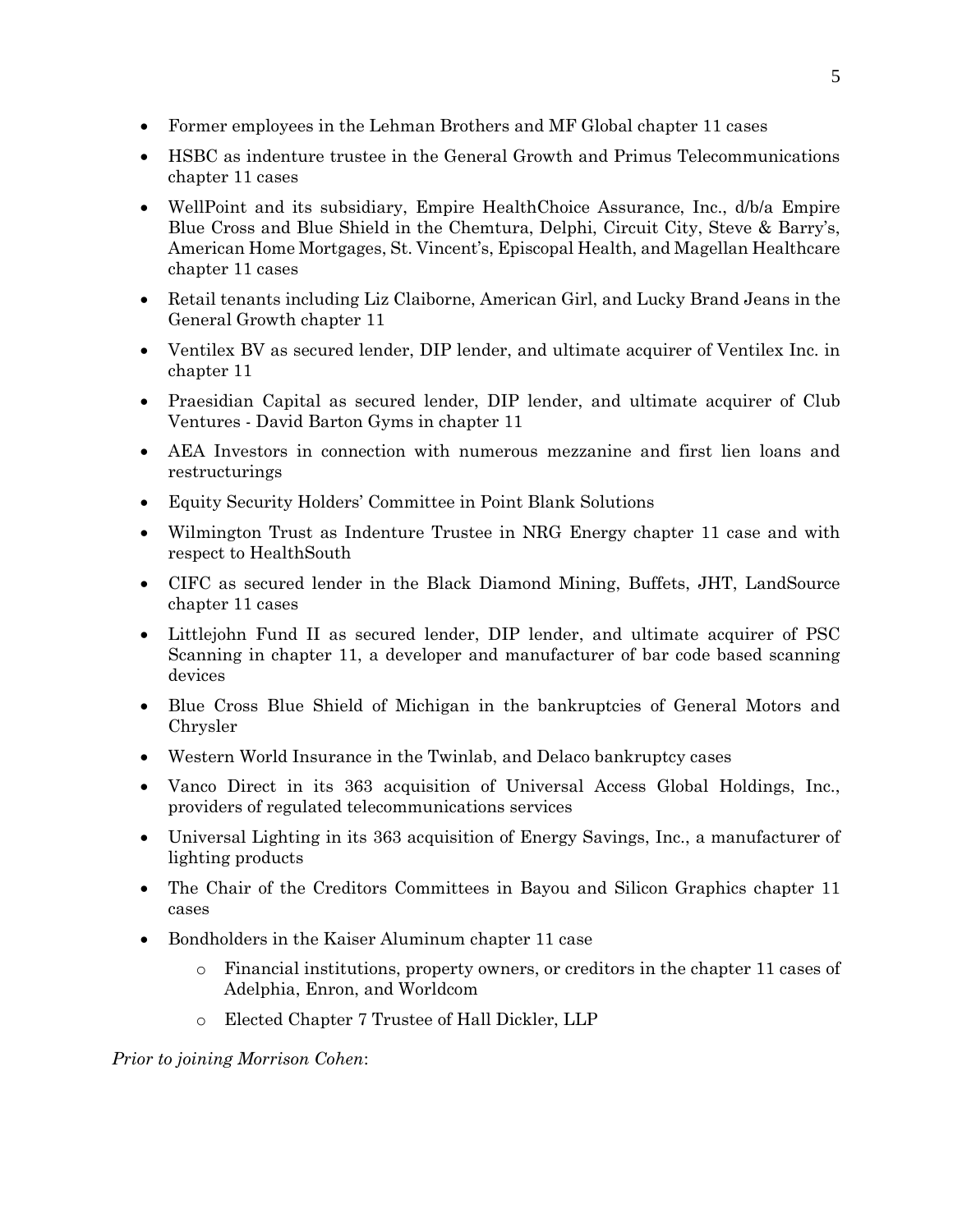- Numerous chapter 11 cases representing the debtor including: Union Hospital, SLM (The Hockey Company), Leaseway Transportation, and Laventhol & Horwath.
- Numerous creditors' committees including Gaston & Snow and Marvel Entertainment.

# **VII. General pertinent business or legal experience:**

#### *Speaking Engagements*:

- Steering Committee and Panelist, Barry Zaretsky Bankruptcy Round Table, Brooklyn Law School. Annual symposim
- Panelist, *The Impact of Bankruptcy on Healthcare Entitie*s, at the In-House Counsel Program during the Annual Meeting of the American Health Lawyers Association, June 27, 2004
- Panelist*, Don't Ask, Don't Tell: Privilege and Confidentiality in Complex Chapter 11 Proceedings*, 77th Annual National Conference of Bankruptcy Judges, October 2003.
- Program Faculty, Practical Skills *Collection and Enforcement of Money Judgments*, New York State Bar Association, Continuing Legal Education Program, November 2002 and June 2005
- Moderator and Panelist, *Election of Chapter 11 Trustees*, Annual Meeting of the Committee on Business Bankruptcy, American Bar Association Section of Business Law, October 2000
- Panelist, *Partnership Problems In Reorganization And Bankruptcy; Solutions And Proposed Amendments To The Bankruptcy Code*, Program presented at the Spring Meeting of the Business Law Section of the ABA by the Ad Hoc Committee on Partnerships in Bankruptcy, on April 8, 1994

## *Publications*:

- *Bankruptcy's 'Deep Freeze' May Be Struggling Cos.' Best Hope*, Law360, May 21, 2020
- *Rejection Equals Breach, Not Termination: Trademark Licensor Cannot Use Bankruptcy to Terminate License*, Westlaw Journal Bankruptcy, July 11, 2019 (coauthor).
- "INSIGHT: *Distressed Companies Should Prepare for Employee Rights Realities*, May 22, 2019, Bloomberg Law (co-author).
- *Bankruptcy Courts Struggle with Debtor's § 363 Rights and Its Nondebtor Contractual Counterparty's § 365 Rights*, February 2015, American Bankruptcy Institute's Business Reorganization Committee Newsletter (co-author).
- *The Interplay Between Bankruptcy and the Law of Partnerships and Limited Liability Entities*, October 31, 1995, Bankruptcy Court Decisions, Vol. 27, Issue 24 (co-author).
- *Rights of A Partnership Trustee Against General Partners: Extension To Limited Liability Entities*, November 8, 1994, Bankruptcy Court Decisions, Vol. 26, Issue 3 (coauthor).